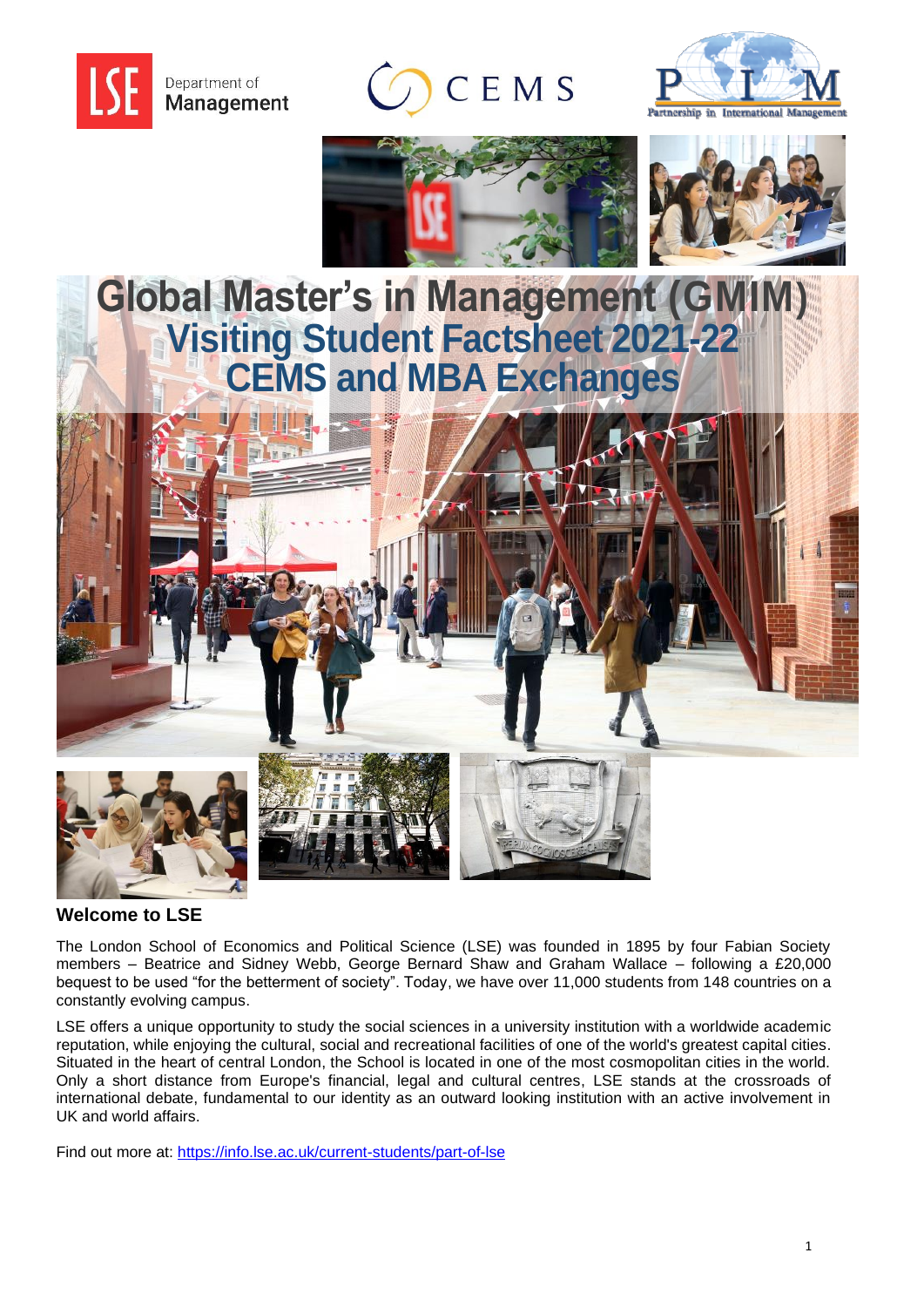| <b>LSE GMIM Exchange Contacts</b>                   |                                                                                                                                                                                                                                                     |
|-----------------------------------------------------|-----------------------------------------------------------------------------------------------------------------------------------------------------------------------------------------------------------------------------------------------------|
| <b>Postal address</b>                               | Global Master's in Management Office, Department of Management, LSE,<br>Houghton Street, London WC2A 2AE, United Kingdom                                                                                                                            |
| Web                                                 | <b>LSE Department of Management</b><br>http://www.lse.ac.uk/management/home.aspx<br>Global Master's in Management (GMIM) Programme<br><b>Global Master's in Management (Ise.ac.uk)</b>                                                              |
| <b>Academic Director</b><br>(CEMS/MBA<br>Exchanges) | <b>Dr Christine Cote</b><br>Email: c.cote@lse.ac.uk                                                                                                                                                                                                 |
| <b>LSE Erasmus</b>                                  | For Erasmus queries, please email the Erasmus Team: erasmus@lse.ac.uk                                                                                                                                                                               |
| How to contact us                                   | The GMiM programme team is based in <b>Room 5.09</b> on the 5 <sup>th</sup> Floor of the New<br>Academic Building, 54 Lincoln's Inn Fields, London WC2A 3LJ.<br>Office Hours: Monday-Friday, 10:30-12:30 & 14:30-16:30<br>Email: dom.gmim@lse.ac.uk |

| <b>Nomination and Registration</b>                           |                                                                                                                                                                                                                                                                                                         |  |
|--------------------------------------------------------------|---------------------------------------------------------------------------------------------------------------------------------------------------------------------------------------------------------------------------------------------------------------------------------------------------------|--|
| <b>Nomination from</b><br><b>Partner Universities</b>        | <b>Term 1:</b> We require all partner universities to nominate students by no later than<br>06 May 2021. Programme managers are required to email the LSE GMiM Team<br>(dom.gmim@lse.ac.uk), once they have completed the nomination procedure, to<br>confirm their school's nominations are complete.  |  |
|                                                              | <b>Term 2:</b> We require all partner universities to nominate students by no later than<br>05 July 2021. Programme managers are required to email the LSE GMiM team<br>(dom.gmim@lse.ac.uk), once they have completed the nomination procedure, to<br>confirm their school's nominations are complete. |  |
| <b>Student registration</b><br>and enrolment<br>requirements | <b>Term 1:</b> Around 12 May 2021 a welcome email will be sent directly to nominated<br>students containing further instructions for completing online enrolment.<br>Nominated students will need to complete our Online Exchange Student Data<br>form by 19 May 2021.                                  |  |
|                                                              | Term 2: Around 12 July 2021 a welcome email will be sent directly to nominated<br>students containing further instructions for completing online enrolment.<br>Nominated students will need to complete our Online Exchange Student Data<br>form by 19 July 2021.                                       |  |
| <b>Required documents</b>                                    | Nomination from University Programme Manager<br>CV<br>Online Exchange Application<br>Proof of English language proficiency<br>Copy of valid passport (students who require a visa)<br>Degree transcript (students who require a visa)<br>Passport photo (jpeg preferred)                                |  |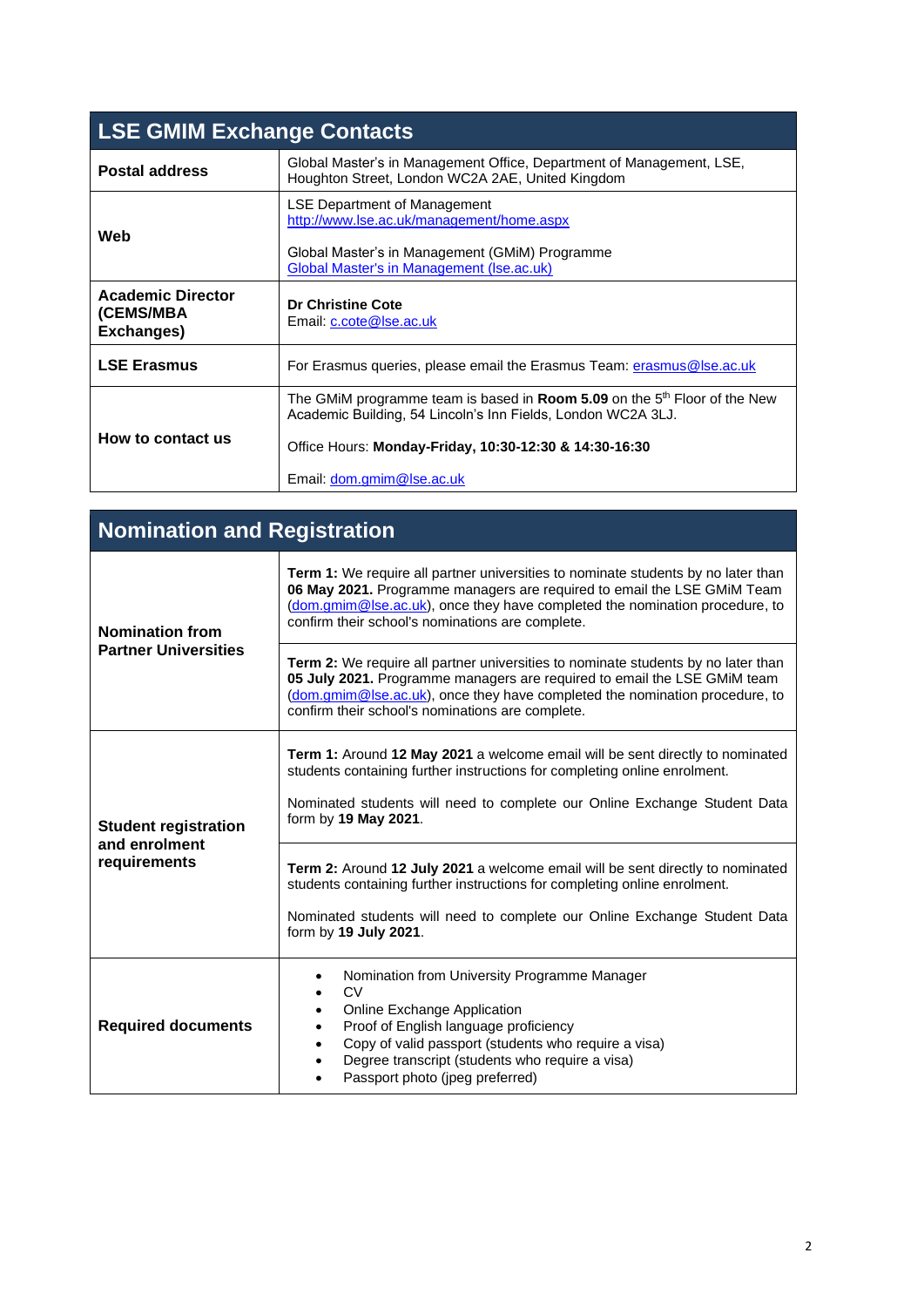| Language<br>requirements                       | The language of instruction for all courses at LSE is <b>English</b> . Students should<br>be nominated who have attained a sufficient standard in English (written and<br>oral) to enable them to understand the teaching material and to be able to<br>effectively communicate with others.<br>If a student's first language is not English, or if the language of instruction of a<br>student's previous degree is not English, we ask that the student provide<br>evidence of their command of English. The most common qualification is the<br>IELTS test. English tests must be less than two years old by 01 October 2021<br>(Term 1 students) or 01 January 2022 (Term 2 students).<br>As guidance, our minimum language entry requirement for students (who are not<br>a national of a majority English language speaking country) is any one of the<br>following:<br>IELTS with 7.0 overall, or higher (IELTS is the preferred English<br>$\bullet$<br>language test for exchange students coming to the LSE)<br>TOEFL iBT 100 (or higher)<br>$\bullet$<br>PTEA 69 overall<br>$\bullet$<br>Cambridge English Scale 185 overall<br>$\bullet$<br>For a full list of accepted English language proof please view here.<br>Students will be asked to supply evidence of their English proficiency when<br>completing the Online Exchange Registration form. |
|------------------------------------------------|------------------------------------------------------------------------------------------------------------------------------------------------------------------------------------------------------------------------------------------------------------------------------------------------------------------------------------------------------------------------------------------------------------------------------------------------------------------------------------------------------------------------------------------------------------------------------------------------------------------------------------------------------------------------------------------------------------------------------------------------------------------------------------------------------------------------------------------------------------------------------------------------------------------------------------------------------------------------------------------------------------------------------------------------------------------------------------------------------------------------------------------------------------------------------------------------------------------------------------------------------------------------------------------------------------------------------------------------------------------|
|                                                |                                                                                                                                                                                                                                                                                                                                                                                                                                                                                                                                                                                                                                                                                                                                                                                                                                                                                                                                                                                                                                                                                                                                                                                                                                                                                                                                                                  |
| <b>English for Academic</b><br><b>Purposes</b> | If English is not a first language, the Language Centre is on hand to give<br>students advice and support throughout their time at LSE. The support is free<br>and starts as soon as the teaching term starts. Information sessions are held<br>during the first days of term to advise students on support available.<br>Please see the LSE Language Centre page here for more information.                                                                                                                                                                                                                                                                                                                                                                                                                                                                                                                                                                                                                                                                                                                                                                                                                                                                                                                                                                     |
|                                                | Please note, this information is correct at the time of going to print, however<br>please make sure you check the web links below for the most up to date<br>information, as immigration rules are constantly subject to change.                                                                                                                                                                                                                                                                                                                                                                                                                                                                                                                                                                                                                                                                                                                                                                                                                                                                                                                                                                                                                                                                                                                                 |
|                                                | International Student Visa Advice Team (ISVAT)                                                                                                                                                                                                                                                                                                                                                                                                                                                                                                                                                                                                                                                                                                                                                                                                                                                                                                                                                                                                                                                                                                                                                                                                                                                                                                                   |
|                                                | <b>ISVAT</b> are designated advisers at LSE who can help with questions you may<br>have about your immigration options to attend the CEMS term abroad or MBA<br>Exchange.                                                                                                                                                                                                                                                                                                                                                                                                                                                                                                                                                                                                                                                                                                                                                                                                                                                                                                                                                                                                                                                                                                                                                                                        |
| <b>Visa and Immigration</b>                    | As the exchange is less than six months, students who need immigration<br>permission to study in the UK are advised to apply for the Standard Visitor visa.<br>This allows you to study in the UK for six months but does not allow you to work.                                                                                                                                                                                                                                                                                                                                                                                                                                                                                                                                                                                                                                                                                                                                                                                                                                                                                                                                                                                                                                                                                                                 |
|                                                | Depending on your nationality you can either request to enter the UK as a<br>Standard Visitor when you arrive at the border or will need to apply for your visa<br>before travelling. The following nationalities can use e-Gates upon arriving in the<br>UK America, Japan, Singapore, South Korea, Australia, New Zealand, Canada,<br>EU/EEA and Swiss nationals. Entering via and e-Gate will give you Standard<br>Visitor visa permission and you should retain a copy of your boarding pass/ticket<br>as evidence of when you travelled to the UK.                                                                                                                                                                                                                                                                                                                                                                                                                                                                                                                                                                                                                                                                                                                                                                                                          |
|                                                | To find out more about the Standard Visitor visa and whether you need to apply<br>before you travel to the UK, please read the following web page:<br>https://info.lse.ac.uk/current-students/immigration-advice/visas-for-short-term-<br>exchange-students.                                                                                                                                                                                                                                                                                                                                                                                                                                                                                                                                                                                                                                                                                                                                                                                                                                                                                                                                                                                                                                                                                                     |
|                                                | EU/EEA/Swiss nationals who do not hold a status under the EU Settlement<br>Scheme will also need to enter the UK as a Standard Visitor as free movement                                                                                                                                                                                                                                                                                                                                                                                                                                                                                                                                                                                                                                                                                                                                                                                                                                                                                                                                                                                                                                                                                                                                                                                                          |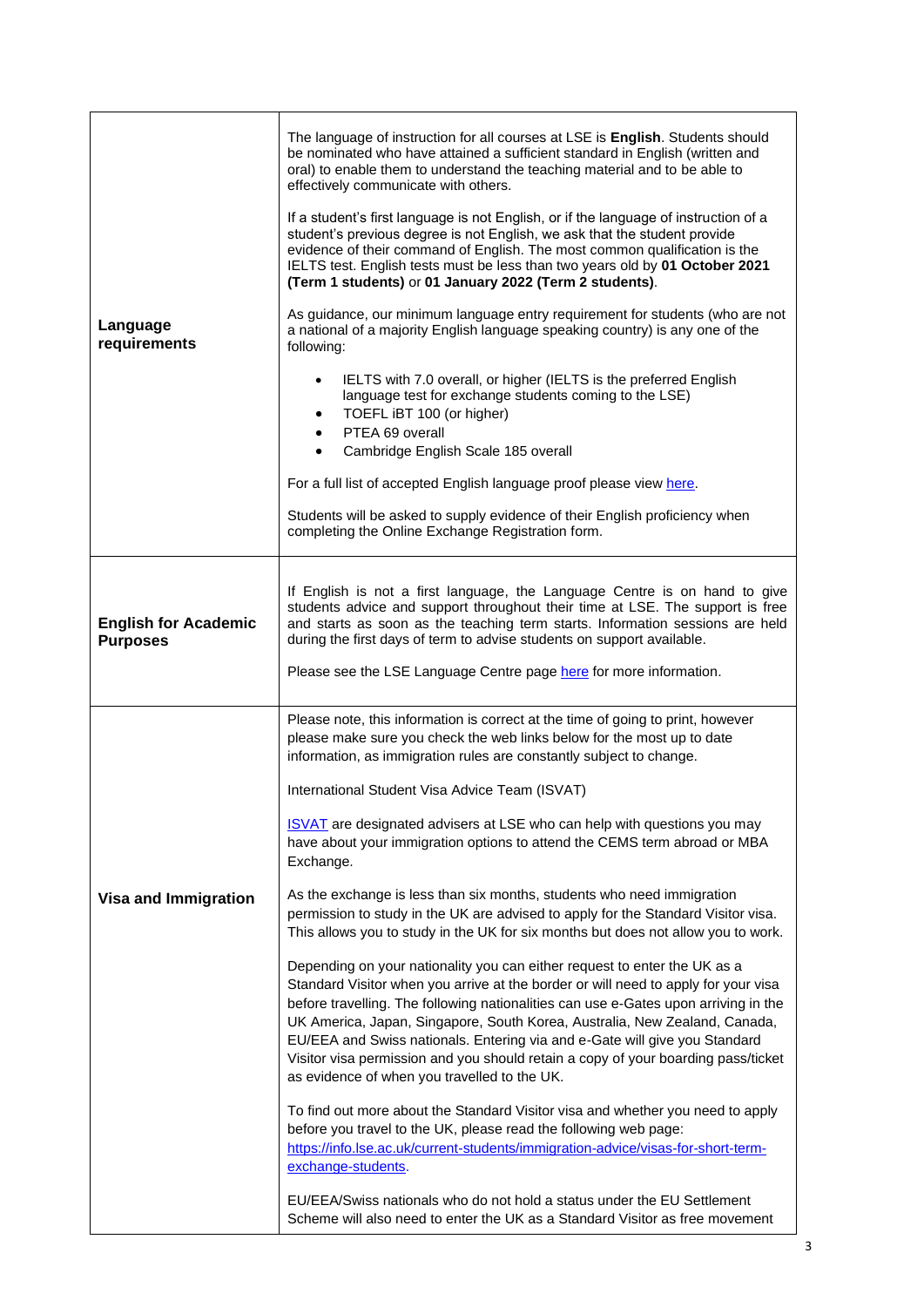|                             | no longer exists.                                                                                                                                                                                                                                                                                                                                                                                                                                                            |
|-----------------------------|------------------------------------------------------------------------------------------------------------------------------------------------------------------------------------------------------------------------------------------------------------------------------------------------------------------------------------------------------------------------------------------------------------------------------------------------------------------------------|
|                             | You may be considering applying for a Student visa with the aim of completing<br>an internship at the end of your exchange. The length of Student visa you will<br>receive will not be sufficient to complete any work at the end of your exchange,<br>plus the rules are much stricter. For this reason, we recommend the Standard<br>Visitor visa for exchanges of less than six months.                                                                                   |
| <b>Visa and Immigration</b> | If you cannot find the answer to your question after reading the guidance, you<br>can contact ISVAT using their online query form https://info.lse.ac.uk/current-<br>students/immigration-advice/secure/isvat-query-form. If you have not yet<br>received your LSE ID number, please enter "2021000000" in the LSE ID number<br>box. You will not be able to use their Live Chat until you have a formal LSE ID<br>Number as the system will not recognise the number above. |
|                             | Other sources of advice:<br>Official government advice can be found at: https://www.gov.uk/browse/visas-<br>immigration/student-visas<br>For non-LSE specific advice you can also refer to the UK Council for<br>International Students Affairs (UKCISA) website.                                                                                                                                                                                                            |
|                             | For Coronavirus (COVID-19) immigration advice for current and prospective<br>students https://info.lse.ac.uk/current-students/immigration-advice/Covid-19-<br>immigration-advice-for-students.                                                                                                                                                                                                                                                                               |

| <b>Programme Dates (MBA Exchange)</b>  |                                                        |                                                  |
|----------------------------------------|--------------------------------------------------------|--------------------------------------------------|
|                                        | <b>Michaelmas Term (Term 1)</b>                        | Lent Term (Term 2)                               |
| <b>Registration and</b><br>orientation | TBC                                                    | Friday 14 January 2022                           |
| <b>Teaching</b>                        | Monday 27 September 2021 to Friday 10<br>December 2021 | Monday 17 January 2022 to Friday 1 April<br>2022 |

| <b>Programme Dates (CEMS MIM)</b> |                                                        |                                                  |
|-----------------------------------|--------------------------------------------------------|--------------------------------------------------|
|                                   | <b>Michaelmas Term (Term 1)</b>                        | Lent Term (Term 2)                               |
| <b>Registration</b>               | <b>TBC</b>                                             | Wednesday 12 January 2022                        |
| <b>Orientation</b>                | <b>TBC</b>                                             | Friday 14 January 2022                           |
| <b>Teaching</b>                   | Monday 27 September 2021 to Friday 10<br>December 2021 | Monday 17 January 2022 to Friday 1 April<br>2022 |
| <b>Block seminar</b>              | TBC                                                    |                                                  |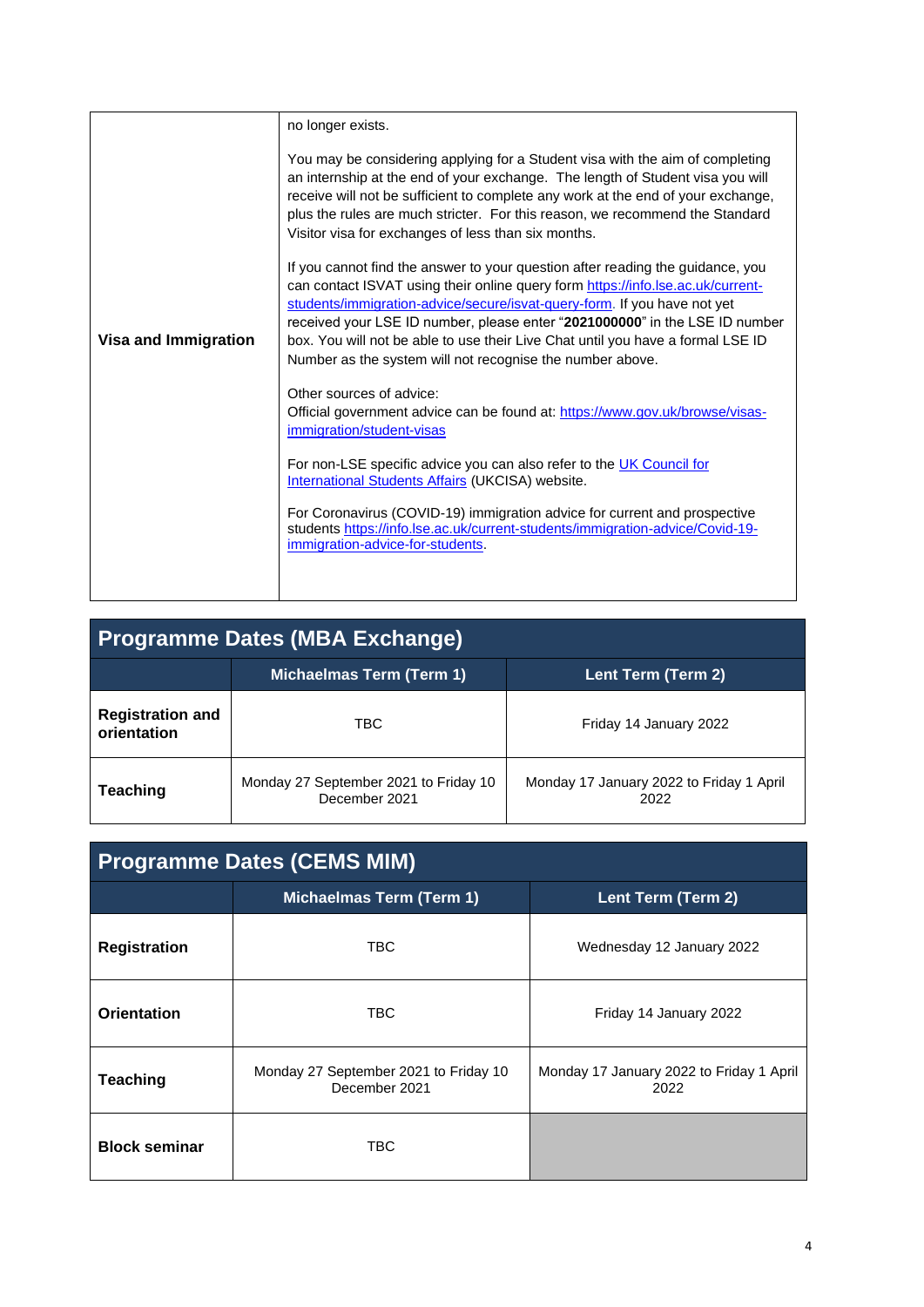| <b>CEMS Career</b><br><b>Forum</b>              | Career Forum live day 2021 will take place<br>on 05 November 2021.<br>Skill seminars taking place 01 - 04<br>November 2021.                                                                                                                                                                                |                                                                                                                                                                                                         |  |
|-------------------------------------------------|------------------------------------------------------------------------------------------------------------------------------------------------------------------------------------------------------------------------------------------------------------------------------------------------------------|---------------------------------------------------------------------------------------------------------------------------------------------------------------------------------------------------------|--|
| Global<br><b>Citizenship</b><br>Seminar (€100)  |                                                                                                                                                                                                                                                                                                            | Wednesday 12 January 2022<br>to Thursday 13 January 2022                                                                                                                                                |  |
| <b>Business</b><br><b>Projects</b>              |                                                                                                                                                                                                                                                                                                            | Monday 17 January 2022 to Friday 1 April<br>2022                                                                                                                                                        |  |
| <b>Business Project</b><br><b>Presentations</b> |                                                                                                                                                                                                                                                                                                            | Monday 28 March 2022 - Friday 1 April<br>2022<br>NB. These presentations are compulsory<br>for Term 2 students as they represent<br>100% of the CEMS Business Project<br>mark including the peer review |  |
| <b>Courses</b>                                  |                                                                                                                                                                                                                                                                                                            |                                                                                                                                                                                                         |  |
|                                                 | We will provide the updated LSE programme regulations 2021-22, which includes a list of<br>elective courses open to exchange students in late August/early September 2021.<br>Exchange students can expect to have around 30 - 40 course options each term including                                       |                                                                                                                                                                                                         |  |
| <b>Course guides</b><br>and regulations         | electives on offer from the departments of Management, Finance, Accounting, Psychology,<br>International Development, Economics, Government, International Relations, Geography,<br>Philosophy, and the European Institute. Please note, some departments may have a<br>course available only in one term. |                                                                                                                                                                                                         |  |
|                                                 | Course Guides provide descriptions of every individual course taught at LSE, including a<br>brief synopsis, the number of teaching hours, the method(s) of assessment and any<br>recommended reading. Course guides for the academic year 2021/22 will be available in<br>late August.                     |                                                                                                                                                                                                         |  |
|                                                 | NB. The mode of assessment outlined in the course guides usually indicate<br>examinations to be taken during the summer term. Visiting students will not be<br>required to sit summer term assessments, instead alternative assessments will be<br>arranged to be taken during the term.                   |                                                                                                                                                                                                         |  |
|                                                 | It is not possible for students to take courses outside of the prescribed list<br>1.<br>(CEMS/MBA Exchange programme regulations).                                                                                                                                                                         |                                                                                                                                                                                                         |  |
|                                                 | 2.<br>Courses may be switched from one term to the other, or may no longer be running<br>due to Sabbatical leave, course discontinuation or other circumstances.                                                                                                                                           |                                                                                                                                                                                                         |  |
| Important<br>course<br>information              | 3.<br>Many courses have limited availability or are very popular; therefore, it may not be<br>possible for students to successfully be enrolled in all their preferred courses.<br>Students should therefore exercise a level of flexibility during course choice selection.                               |                                                                                                                                                                                                         |  |
|                                                 | Courses at LSE are generally highly theoretical and will require a large amount of<br>4.<br>on individual performances such as essays, weekly submissions etc.                                                                                                                                             | reading from week to week. Some courses have group projects and others are based                                                                                                                        |  |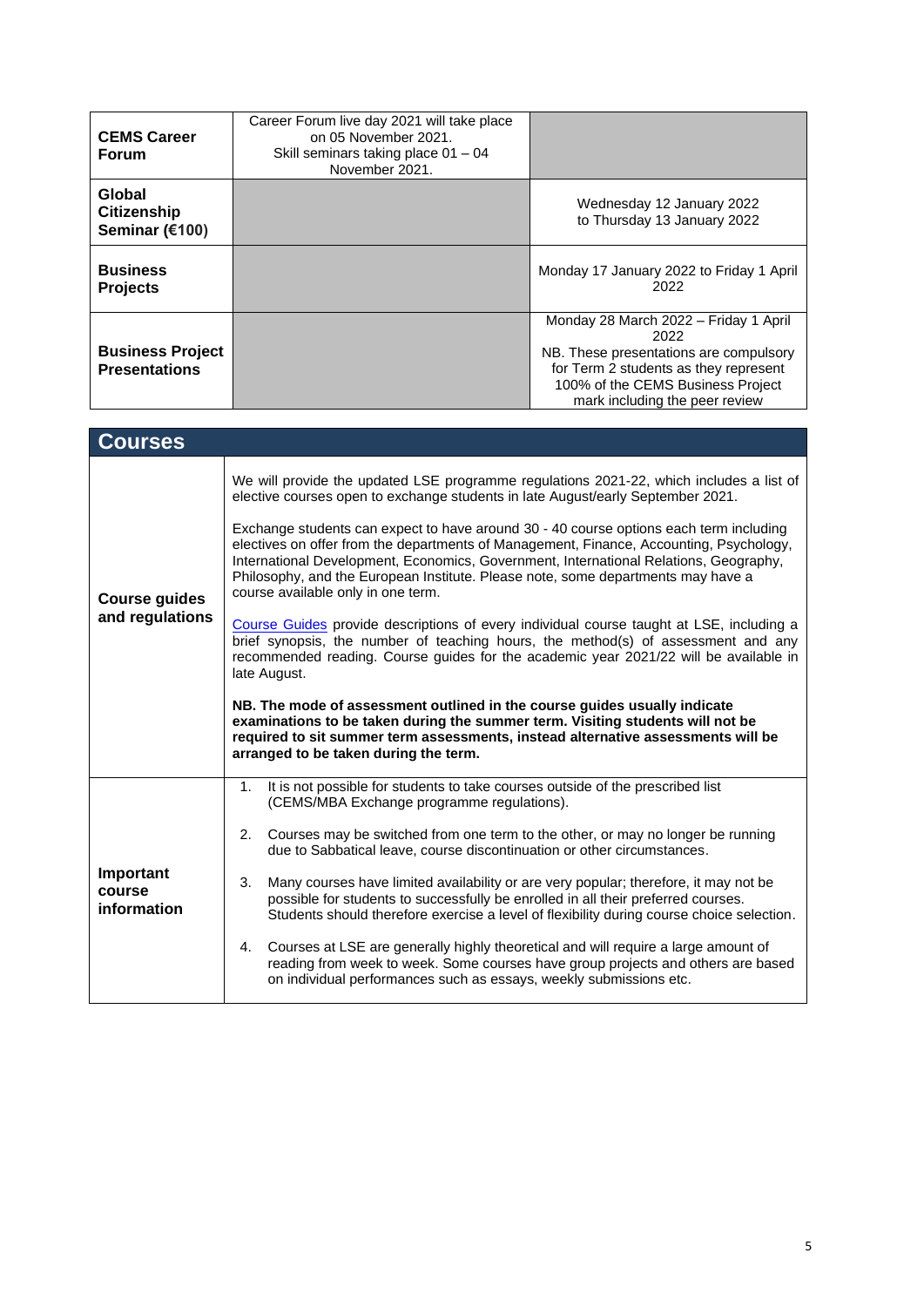|                                           | All LSE courses taken by exchange students are worth 0.5 units which is the<br>1.                                                                                                                                                                                                                                              |                    |                                                                  | equivalent of 7.5 ECTS (European Credit Transfer and Accumulation System) credits.                                                                                                                                                                                                                                                 |  |
|-------------------------------------------|--------------------------------------------------------------------------------------------------------------------------------------------------------------------------------------------------------------------------------------------------------------------------------------------------------------------------------|--------------------|------------------------------------------------------------------|------------------------------------------------------------------------------------------------------------------------------------------------------------------------------------------------------------------------------------------------------------------------------------------------------------------------------------|--|
|                                           | 2.<br>by visiting students during the term abroad at LSE.                                                                                                                                                                                                                                                                      |                    |                                                                  | Visiting students are not permitted to take 1 unit courses as these run across 2 terms<br>and are reserved for LSE home students. Only a half unit (0.5 unit value) can be taken                                                                                                                                                   |  |
| <b>Credits</b>                            | 3.<br>2 units worth of courses (equivalent to 30 ECTS credits)                                                                                                                                                                                                                                                                 |                    |                                                                  | All students are required to maintain a full time student status and must therefore take                                                                                                                                                                                                                                           |  |
|                                           | 4.                                                                                                                                                                                                                                                                                                                             |                    |                                                                  | If a visiting student wishes to take more or less than 2 units worth of courses, prior<br>authorisation must be obtained from the home school Programme Manager and the<br>LSE GMiM Programme Manager. Additional courses over the value of 2 units<br>cannot be taken unless it is a requirement for your home school graduation. |  |
|                                           | 5.<br>window closes.                                                                                                                                                                                                                                                                                                           |                    |                                                                  | Students cannot drop courses at any point in the term after the official course selection                                                                                                                                                                                                                                          |  |
|                                           | The provisional dates for course selection for the entire academic year are Monday 20<br>September - Monday 04 October. Students will select courses and seminar days/times<br>using the LSE for You (LfY) system. Students will not have access to LfY until they have<br>activated their LSE IT account.                     |                    |                                                                  |                                                                                                                                                                                                                                                                                                                                    |  |
| <b>Course</b><br>selection                | Students will be provided with instructions and detailed information in September on the<br>LSE course selection process before the course choice period opens.                                                                                                                                                                |                    |                                                                  |                                                                                                                                                                                                                                                                                                                                    |  |
|                                           | Students coming for Lent Term (Term 2) will need to make their course selection options<br>remotely during the selection period mentioned above, as the majority of places are<br>allocated during this time.                                                                                                                  |                    |                                                                  |                                                                                                                                                                                                                                                                                                                                    |  |
|                                           | The GMiM programme team will be available throughout the course selection period to<br>assist all students (in person and remotely).                                                                                                                                                                                           |                    |                                                                  |                                                                                                                                                                                                                                                                                                                                    |  |
|                                           | Michaelmas Term (Term 1):                                                                                                                                                                                                                                                                                                      |                    | Lent Term (Term 2):                                              |                                                                                                                                                                                                                                                                                                                                    |  |
|                                           |                                                                                                                                                                                                                                                                                                                                |                    |                                                                  |                                                                                                                                                                                                                                                                                                                                    |  |
| <b>MBA</b> exchange                       | $4 \times 0.5$ units<br>$0.5$ unit = 7.5 ECTS<br>=Total ECTS: 30                                                                                                                                                                                                                                                               |                    | $4 \times 0.5$ units<br>$0.5$ unit = 7.5 ECTS<br>=Total ECTS: 30 |                                                                                                                                                                                                                                                                                                                                    |  |
| <b>CEMS</b>                               | Michaelmas Term (Term 1):<br><b>CEMS Compulsory Global Business</b><br>Strategy MG464 (7.5 ECTS)<br>+ 3 x 0.5 elective units (7.5 ECTS per<br>unit)<br>$=$ Total ECTS: 30                                                                                                                                                      |                    | Lent Term (Term 2)<br>$(7.5$ ECTS)<br>$=$ Total ECTS: 30         | <b>Business Project (15 ECTS)</b><br>CEMS Compulsory Global Leadership MG463<br>1 x 0.5 elective unit (7.5 ECTS)                                                                                                                                                                                                                   |  |
| <b>CEMS Hard</b><br><b>Skills Courses</b> | From academic year 2021/22, it is compulsory for all CEMS students to complete (at least)<br>5 ECTS (cumulative) of 'hard skills' elective course(s) during the CEMS MIM Programme.<br>Guidance will be provided by the programme office, which highlight the LSE elective                                                     |                    |                                                                  |                                                                                                                                                                                                                                                                                                                                    |  |
|                                           | courses that are counted, as a CEMS 'hard skills' course.<br>Students are generally assessed via a combination of essays, group projects and end of                                                                                                                                                                            |                    |                                                                  |                                                                                                                                                                                                                                                                                                                                    |  |
| <b>Assessment</b>                         | term exams.<br>Visiting students will sit all assessments during the term they are in, i.e. Term 1 or Term 2.<br>The GMiM team will arrange this on behalf of visiting students.<br>Grading:<br>The LSE grading system is based on Bad Fail, Fail, Pass, Merit and Distinction, the<br>percentage thresholds are listed below. |                    |                                                                  |                                                                                                                                                                                                                                                                                                                                    |  |
| and grading                               | Mark                                                                                                                                                                                                                                                                                                                           | <b>LSE Grade</b>   |                                                                  | <b>Exchange Grade</b>                                                                                                                                                                                                                                                                                                              |  |
|                                           | 70% and over                                                                                                                                                                                                                                                                                                                   | <b>Distinction</b> |                                                                  | A                                                                                                                                                                                                                                                                                                                                  |  |
|                                           | $60 - 69%$                                                                                                                                                                                                                                                                                                                     | Merit              |                                                                  | В                                                                                                                                                                                                                                                                                                                                  |  |
|                                           | $50 - 59%$                                                                                                                                                                                                                                                                                                                     | Pass               |                                                                  | $\mathbf c$                                                                                                                                                                                                                                                                                                                        |  |
|                                           | $(x+1) - 49%$                                                                                                                                                                                                                                                                                                                  | Fail               |                                                                  | D                                                                                                                                                                                                                                                                                                                                  |  |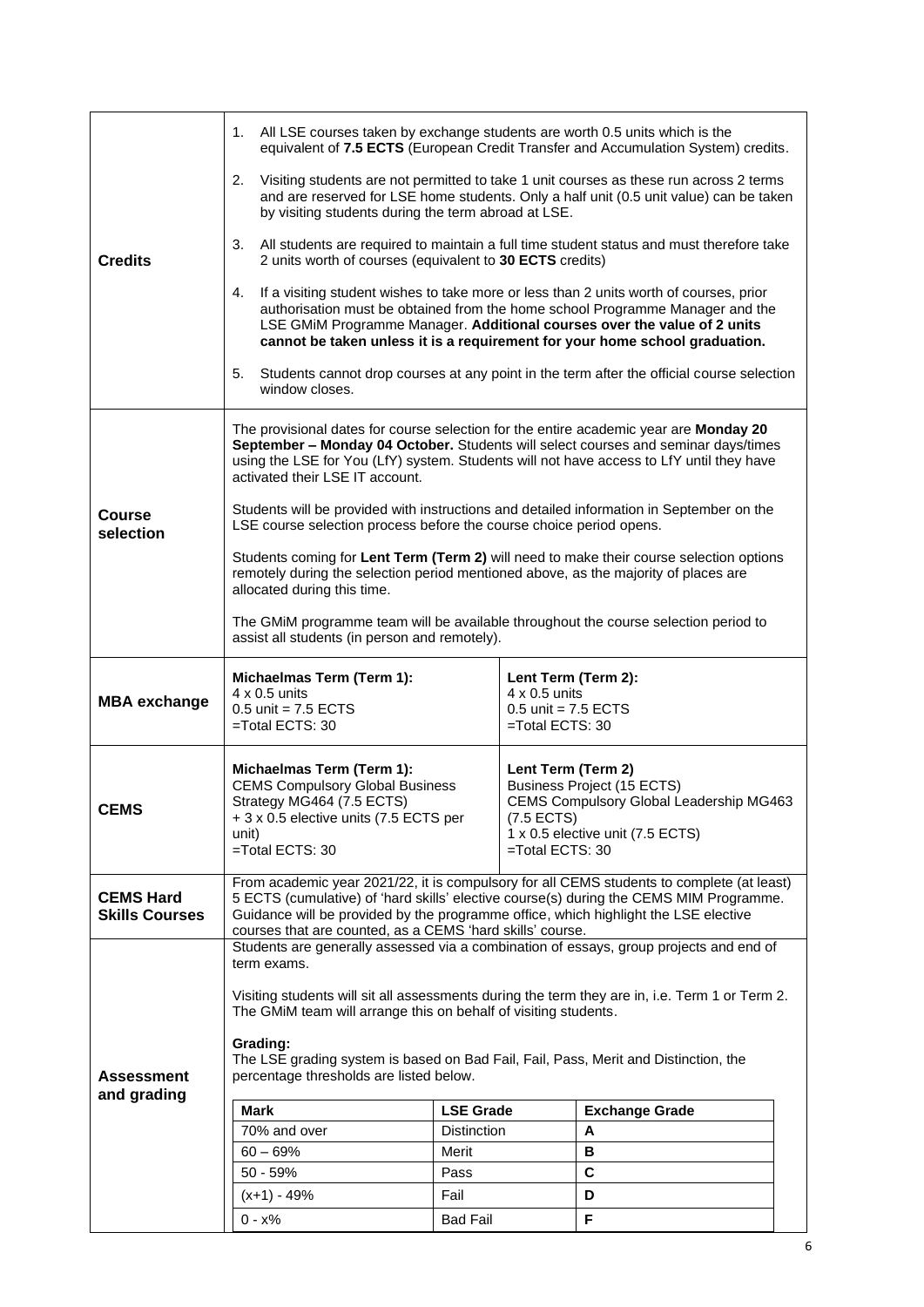|                                  | The School have put in measures to ensure internal marking is consistent and of an<br>appropriate standard.                                                                                                                                                                                                                                                                                                                                          |
|----------------------------------|------------------------------------------------------------------------------------------------------------------------------------------------------------------------------------------------------------------------------------------------------------------------------------------------------------------------------------------------------------------------------------------------------------------------------------------------------|
| <b>Assessment</b><br>and grading | The School is confident that its approach to the marking of students' summative work is<br>sufficiently robust. There is no provision, therefore, for an examination script or summative<br>work to be re-marked.                                                                                                                                                                                                                                    |
|                                  | NB: Re-sits options are not available for visiting students.                                                                                                                                                                                                                                                                                                                                                                                         |
|                                  | Term 1:<br>Although all courses will end by 10 December 2021, some students may need to submit<br>assignments up to Friday 21 January 2022.                                                                                                                                                                                                                                                                                                          |
| <b>Assessment</b><br>dates       | Term 2:<br>Although all courses will end by 01 April 2022, some students may need to submit<br>assignments up to Friday 15 April 2022.                                                                                                                                                                                                                                                                                                               |
|                                  | For any submissions after the end of term, students will not be required to be on campus,<br>as assessments can be submitted electronically.                                                                                                                                                                                                                                                                                                         |
|                                  | Please note it is compulsory for all Term 2 CEMS students to be present for the Business<br>Project presentation. These presentations will take place in the week of Monday 28 March<br>2022 - Friday 1 April 2022.                                                                                                                                                                                                                                  |
|                                  | The LSE Course Timetables are made available in late August.                                                                                                                                                                                                                                                                                                                                                                                         |
| <b>Timetable</b>                 | Certain combinations of courses may not be possible due to timetable clashes; it is<br>therefore the responsibility of each student to ensure chosen courses do not clash.                                                                                                                                                                                                                                                                           |
| <b>Teaching</b><br>format        | The teaching style at LSE is normally in the form of lectures (with the entire class) as well<br>as smaller seminar groups (usually maximum of 18 students) to facilitate in-depth<br>discussion and analysis. Some courses have a hybrid style which is a longer class with<br>group sizes of around 70. Information about this can be found in each course quide. Course<br>guides for the academic year 2021/22 will be available in late August. |
|                                  | <b>NOTE:</b> Please note that the format is subject to change for the next academic year due to<br>the global pandemic. Large lectures are likely to be held online with smaller<br>classes/seminars to take place in person.                                                                                                                                                                                                                        |
|                                  | Teaching contact hours at LSE can vary depending on the courses taken.                                                                                                                                                                                                                                                                                                                                                                               |
|                                  | Many courses (not all) are made up of 1.5 hour lecture + 1.5 hour seminar x 10 weeks of<br>teaching.                                                                                                                                                                                                                                                                                                                                                 |
| <b>Contact hours</b>             | Typically, a visiting student taking 4 courses (2 units) will have a total of 120 teaching hours<br>for the exchange term. However, as mentioned above this can vary significantly<br>depending on courses taken.                                                                                                                                                                                                                                    |
|                                  | It is not possible for the GMIM team to confirm exact contact hours, students will need to<br>work this out independently once they arrive at LSE and have received their personal<br>timetable. Personal timetables will be made available within the official course choice<br>selection period.                                                                                                                                                   |
| <b>Attendance</b>                | Students are expected to attend all lectures and seminar classes. Attendance at seminars<br>is compulsory and is recorded on LSEforYou. Any student who is absent on two<br>consecutive occasions or is regularly absent without good reason will be automatically<br>reported to the GMiM team.                                                                                                                                                     |
|                                  | It is sometimes possible for students to audit courses during their term at LSE.                                                                                                                                                                                                                                                                                                                                                                     |
| <b>Auditing</b><br>courses       | Students who audit courses will not be assessed or receive any kind of award or mark for<br>that course. Audited courses will not appear on term transcripts.                                                                                                                                                                                                                                                                                        |
|                                  | Students cannot request to switch to auditing student status on a course they have officially<br>registered on part way through the term.                                                                                                                                                                                                                                                                                                            |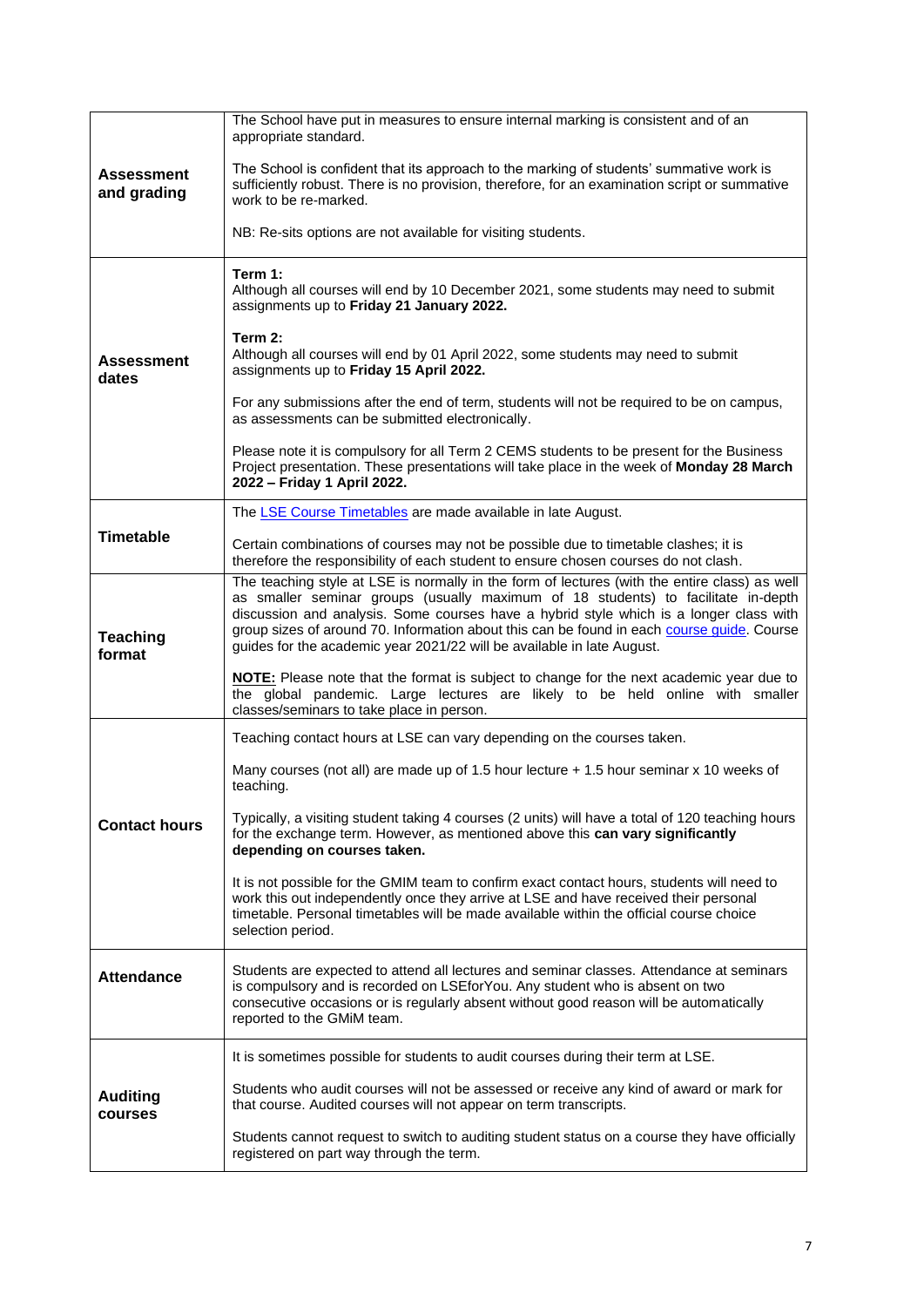|                                        | Hard copy transcripts will be sent directly to the home school programme manager who will<br>then distribute copies to students. |
|----------------------------------------|----------------------------------------------------------------------------------------------------------------------------------|
| <b>Transcripts</b><br>Term 1 students: | Electronic copies will be sent directly to students.                                                                             |
|                                        | Grades for visiting CEMS students will also be recorded at www.cems.org                                                          |
|                                        | Transcripts will be sent out by the end of February 2022.                                                                        |
|                                        | Term 2 students:<br>Transcripts will be sent out by the end of May 2022.                                                         |

| <b>Studying at LSE</b>                     |                                                                                                                                                                                                                                                                                                                                                                                                                                                                                                                                                                                                                                                                                                                                                                                                                                                                                                                                                                                                                                                                                                                                                                                                                                                                                                                                                                                                                                                                                                                                                                                                                                                                                    |
|--------------------------------------------|------------------------------------------------------------------------------------------------------------------------------------------------------------------------------------------------------------------------------------------------------------------------------------------------------------------------------------------------------------------------------------------------------------------------------------------------------------------------------------------------------------------------------------------------------------------------------------------------------------------------------------------------------------------------------------------------------------------------------------------------------------------------------------------------------------------------------------------------------------------------------------------------------------------------------------------------------------------------------------------------------------------------------------------------------------------------------------------------------------------------------------------------------------------------------------------------------------------------------------------------------------------------------------------------------------------------------------------------------------------------------------------------------------------------------------------------------------------------------------------------------------------------------------------------------------------------------------------------------------------------------------------------------------------------------------|
| <b>Accommodation</b>                       | We encourage you to connect with fellow visiting exchange students and our LSE<br>exchange students through our Exchange Student Facebook Page/Housing Exchange<br>page. This will give you the opportunity to seek tips on finding accommodation in London<br>from our LSE exchange students. It will also give you the chance to find shared<br>accommodation with other visiting exchange students.<br>Unfortunately, the LSE Accommodation Office is not able to offer rooms at any of the LSE<br>residences. Instead visiting students are encouraged to look for private housing options.<br>Email: private.housing@lse.ac.uk<br>Tel: +44 (0)20 7955 7531<br>LSE Accommodation Office website:<br>http://www.lse.ac.uk/lifeAtLSE/accommodation/home.aspx<br><b>Private Housing Service</b><br>https://www.lse.ac.uk/student-life/accommodation/private-housing<br>LSE Studentpad is the School's online private housing database. Registration is free,<br>and can be searched for suitable properties: LSE Studentpad<br>You are able to create a LSE Studentpad account prior to receiving your LSE ID number<br>by entering 'GMiM' into the LSE ID/Staff Number field.<br>Uniplaces is a platform which can help you find student accommodation in London.<br>Please visit their webpage here for more information.<br>Housing Anywhere is a platform which can help you find and book your new room in<br>London, offered by our outgoing LSE exchange students or by verified private landlords.<br>For visiting MBA Exchange students you can sign up here to Housing Anywhere.com<br>For visiting CEMS Exchange students you can sign up here to Housing Anywhere.com |
| <b>Living and</b><br>studying in<br>London | The LSE website provides some useful information for students arriving to study in the<br>UK: https://www.lse.ac.uk/study-at-lse/international-students?from_serp=1<br>LSE's very general estimate of minimum living costs is £1300 per month. This can only<br>be a very general estimate, however; how much you spend is up to you. London can be<br>as expensive as your individual tastes dictate.<br>Please also see: https://www.lse.ac.uk/student-life/London-life/London-on-a-budget<br>It is important that you do not underestimate the costs involved. Underestimating the costs<br>may have a detrimental effect on your academic performance and in some cases results<br>in students withdrawing from their programme, or incurring heavy debts.                                                                                                                                                                                                                                                                                                                                                                                                                                                                                                                                                                                                                                                                                                                                                                                                                                                                                                                     |
| <b>Student</b><br><b>Societies</b>         | <b>LSE Students' Union</b><br>There are more than 200+ societies available at the LSE Student Union. Please see the<br>opportunities available here.                                                                                                                                                                                                                                                                                                                                                                                                                                                                                                                                                                                                                                                                                                                                                                                                                                                                                                                                                                                                                                                                                                                                                                                                                                                                                                                                                                                                                                                                                                                               |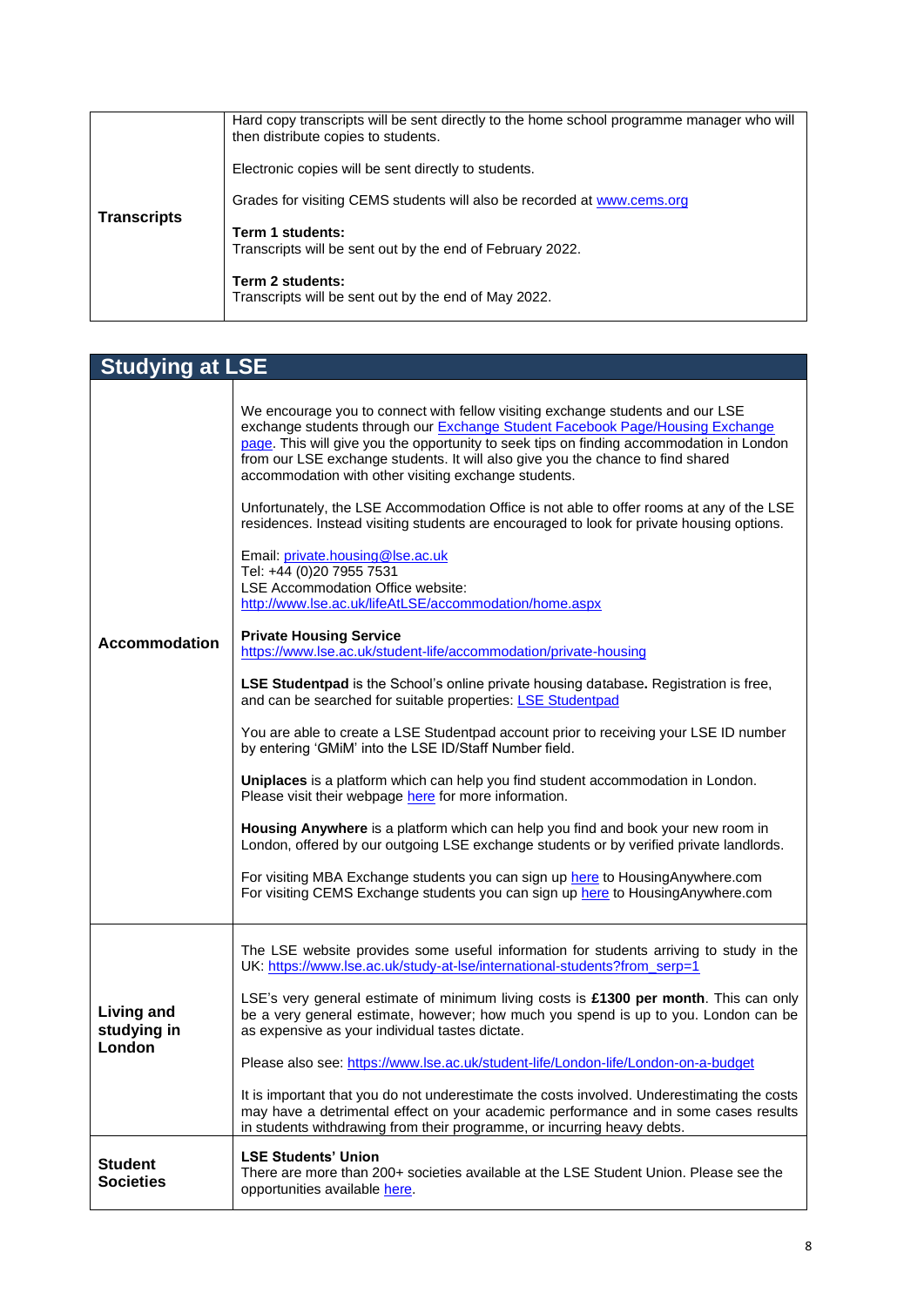| Graduate                                  | The Graduate Management Society (GMS) is the professional networking group for the<br>London School of Economics, Department of Management.                                                                                                                                                                                                                                                                                                                                 |
|-------------------------------------------|-----------------------------------------------------------------------------------------------------------------------------------------------------------------------------------------------------------------------------------------------------------------------------------------------------------------------------------------------------------------------------------------------------------------------------------------------------------------------------|
| <b>Management</b><br><b>Society (GMS)</b> | The main goal is to help students get the most out of their time at the LSE by helping to<br>develop strong social and professional networks. If you are interested in finding out more<br>about the GMS and upcoming activities, please like/follow their Facebook page here.                                                                                                                                                                                              |
|                                           | <b>GMIM Presessional Activities (Term 1 only)</b><br>Visiting exchange students are invited to attend the social activities that are organised as<br>part of the presessional timetable for our LSE <b>GMIM</b> students. Please do join so you can<br>meet our LSE GMiM students and become a part of the LSE Community.                                                                                                                                                   |
|                                           | <b>Graduate Management Society Mixers</b><br>These are scheduled regularly throughout term and provide another chance for visiting<br>exchange students to meet LSE GMiM students and LSE alumni!                                                                                                                                                                                                                                                                           |
| <b>Social Activities</b>                  | <b>CEMS Club</b><br>CEMS Club will organise social activities throughout each term to build a strong CEMS<br>Community here at LSE. Previous activities organised include theatre trips, secret<br>brunches, and a Christmas party. If you are a CEMS student, please join the CEMS Club<br>London Facebook page here.                                                                                                                                                      |
|                                           | <b>MBAX Club</b><br>MBA X Club will organise social activities throughout each term, giving MBA Exchange<br>students opportunities to connect and make the most of their time at LSE. Previous<br>activities organised include theatre trips, UK day trips, and dinners. If you are an MBA X<br>student, please join the MBA X Facebook group here.                                                                                                                         |
|                                           | <b>Staff Student Liaison Committee Representatives (SSLC)</b><br>SSLC Reps are a crucial part of LSE Students' Union. More than 400 SSLC Reps are<br>elected by their student peers to represent them during the academic year and to liaise<br>with LSE departmental staff in the Staff Student Liaison Committees.                                                                                                                                                        |
| <b>Student Roles</b>                      | SSLC Reps ensure student concerns are addressed and students have a say in the<br>running of their programme. They raise issues about the quality of the programme and the<br>experience as an LSE student, including the things they love and the things they want<br>improved. SSLC Reps also ensure that the department listens directly to student<br>feedback and that issues are resolved as swiftly as possible to improve your teaching and<br>learning experience. |
|                                           | <b>SSLC, CEMS Club and MBA X Club</b><br>If you wish to be involved with organising social activities and/or becoming an SSLC<br>representative throughout your time at LSE, information on how to apply for these roles<br>will be communicated to all visiting exchange students from July 2021.                                                                                                                                                                          |